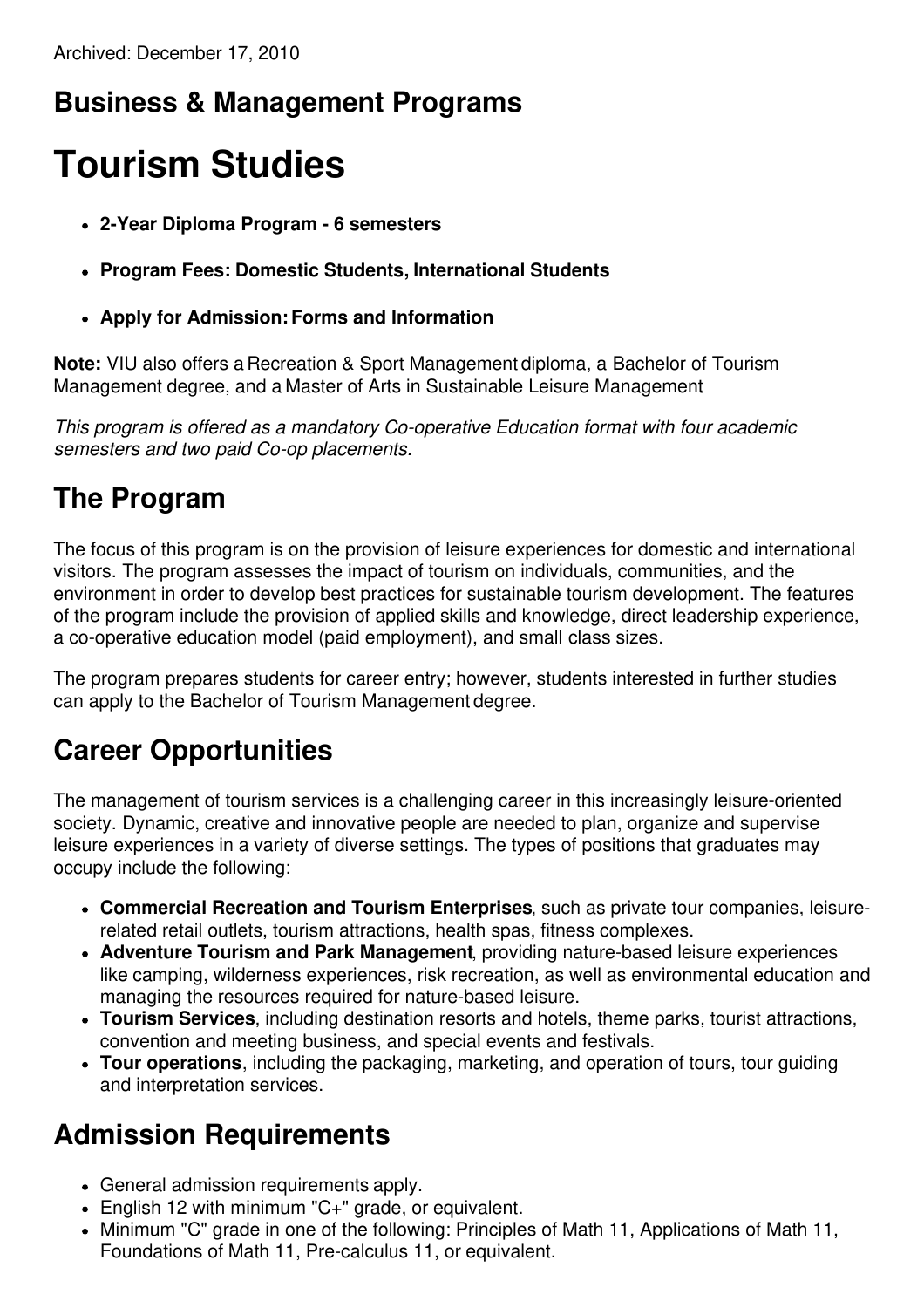Official transcript of grades from high school (and post-secondary institutions where applicable).

#### **Notes on Admission**

- Field work may require a criminal record check prior to placement.
- An interview may be required.
- An assessment of writing skills may be required.
- Enrolment in this program is limited. Students who meet or exceed the minimum admission requirements may not necessarily be admitted to the program.
- All new students must participate in a compulsory orientation held early in the Fall semester.

# **Start Date and Application Deadline**

The program starts in September and applications are accepted between November 15 and March 31. For further information regarding late applications and program contacts check the Program Availability List.

### **Co-operative Education**

Hands-on experience in the tourism industry is gained during two terms of Co-operative Education placements. Under the Co-operative Education format, formal supervised work terms are integrated into the total curriculum on a paid basis. Students will benefit from the experience by:

- relating academic study more effectively to the field of practice;
- developing a career focus within the tourism industry;
- gaining valuable practical experience;
- being able to finance a larger portion of their education.

Access to Co-operative Education placements is based on students' GPA (minimum of 2.33 ("C+") is required) and their willingness to work as a team member with faculty and Co-operative Education staff to find appropriate placements.

Students in Co-operative Education work terms pay a fee, which is due during the second month of each work term.

# **Special Expenses**

Co-op fees are due during the second month of each work term.

*All fees and costs are subject to change without prior notice.*

# **Exit Requirement**

Beyond satisfying the academic requirements necessary for graduation, all students must obtain four exit requirements from the categories of *leadership*, *technical training*, or *professional development*. These may be obtained by completing certifications, or attending workshops and conferences from an approved list of options.

# **Further Studies**

Students may also continue their education by applying to the third year of VIU's Bachelor of Tourism Management, Major in Recreation program.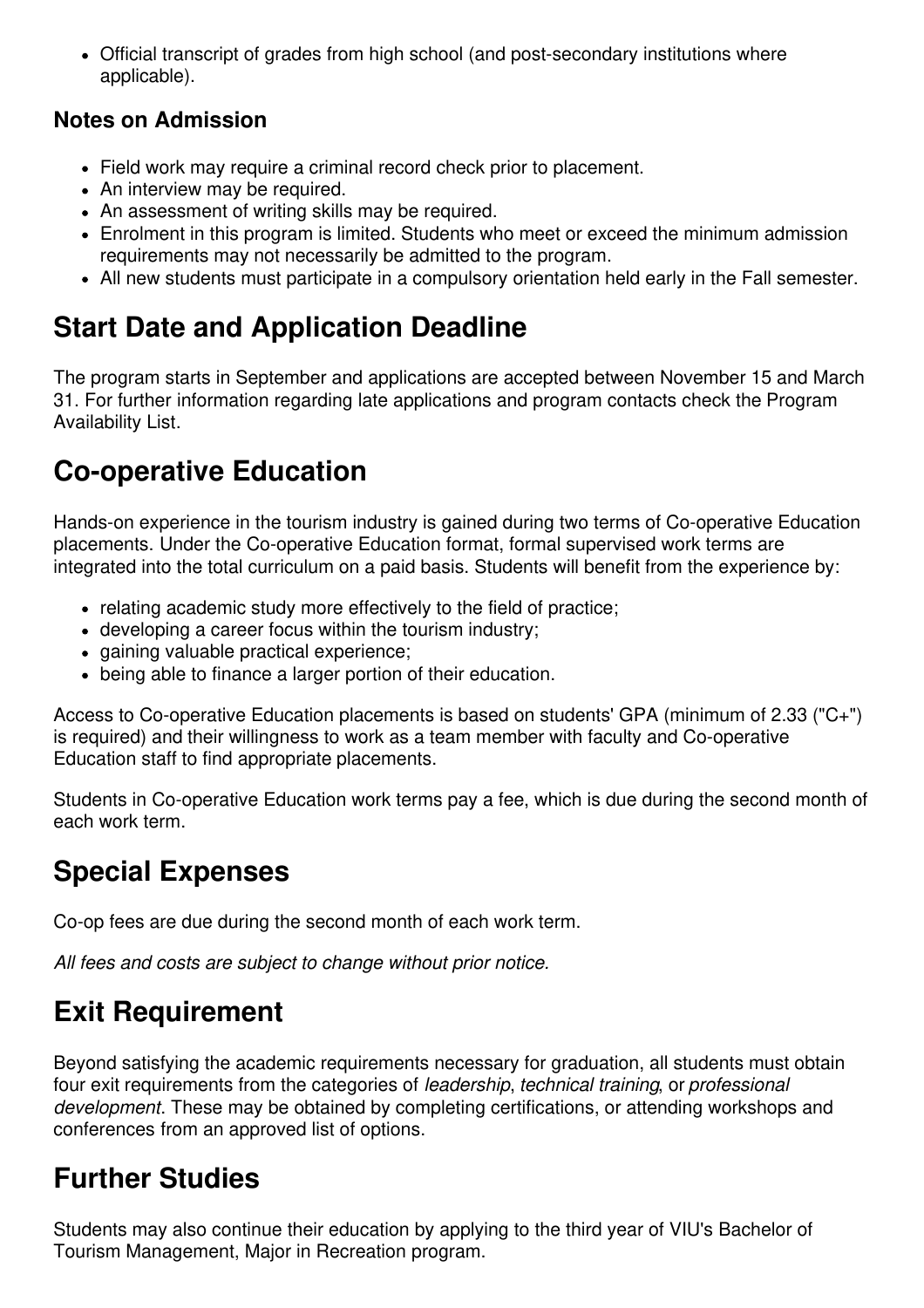# **Program Outline**

| <b>YEAR1</b>                                                          | <b>Credits</b> |
|-----------------------------------------------------------------------|----------------|
| TOUR 100 - (Intro to Recreation and Tourism)                          | 3              |
| TOUR 101 - (Intro to Marketing in Recreation and Tourism)             | 3              |
| TOUR 110 - (Co-operative Education Preparation)                       |                |
| TOUR 153 - (Cultural Issues in Recreation and Tourism)                | 3              |
| TOUR 159 - (Environmental Stewardship in Recreation and Tourism)      | 3              |
| TOUR 161 - (Leadership in Recreation and Tourism)                     | 3              |
| TOUR 170 - (Delivery Systems in Recreation and Tourism)               | 3              |
| TOUR 190 - (Programming and Special Events in Recreation and Tourism) | 3              |
| <b>ENGL 115 - (University Writing and Research)</b>                   | 3              |
| ENGL 225 - (Business and Technical Writing)                           | 3              |
| * Elective                                                            | 3              |
| <b>Total Credits</b>                                                  | 31             |

| Summer                                        | Credits |
|-----------------------------------------------|---------|
| TOUR 109 - (Co-op Education Work Placement I) |         |

| <b>YEAR2</b>                                                                                                                                                                                                                                                                                                                                                                                                                                 | <b>Credits</b> |
|----------------------------------------------------------------------------------------------------------------------------------------------------------------------------------------------------------------------------------------------------------------------------------------------------------------------------------------------------------------------------------------------------------------------------------------------|----------------|
| TOUR 200 - (Human Resource Management in Recreation and Tourism) or,<br>MGMT 293 - (Human Resource Management)                                                                                                                                                                                                                                                                                                                               | 3              |
| TOUR 210 - (Co-operative Education Preparation)                                                                                                                                                                                                                                                                                                                                                                                              | 1              |
| TOUR 220 - (Facility Management in Recreation and Tourism)                                                                                                                                                                                                                                                                                                                                                                                   | 3              |
| TOUR 226 - (Law for Recreation and Tourism Managers)                                                                                                                                                                                                                                                                                                                                                                                         | 3              |
| TOUR 251 - (Market Research Methods in Recreation and Tourism)                                                                                                                                                                                                                                                                                                                                                                               | 3              |
| ACCT 101 - (Accounting Essentials for Non-Financial Managers)                                                                                                                                                                                                                                                                                                                                                                                | 3              |
| ECON 100 - (Intro to Economics)                                                                                                                                                                                                                                                                                                                                                                                                              | 3              |
| <i>*Two</i> Electives                                                                                                                                                                                                                                                                                                                                                                                                                        | 6              |
| ** <i>Two</i> courses chosen from:<br><b>RMGT 211 - (Inclusive Recreation and Sport Services)</b><br>RMGT 260 - (Commercial Recreation and Sport)<br>RMGT 270 - (Recreation and Sport in Aboriginal Communities)<br>RMGT 280 - (Leisure and Active Lifestyles)<br>TOUR 207 - (Heritage Interpretation in Recreation and Tourism)<br>TOUR 208 - (Tourism Destinations)<br>TOUR 215 - (Tour Group Packaging)<br>TOUR 252 - (Adventure Tourism) | 6              |
| <b>Total Credits</b>                                                                                                                                                                                                                                                                                                                                                                                                                         | 31             |

| <b>Summer</b>                                  | <b>Credits</b> |
|------------------------------------------------|----------------|
| TOUR 209 - (Co-op Education Work Placement II) |                |